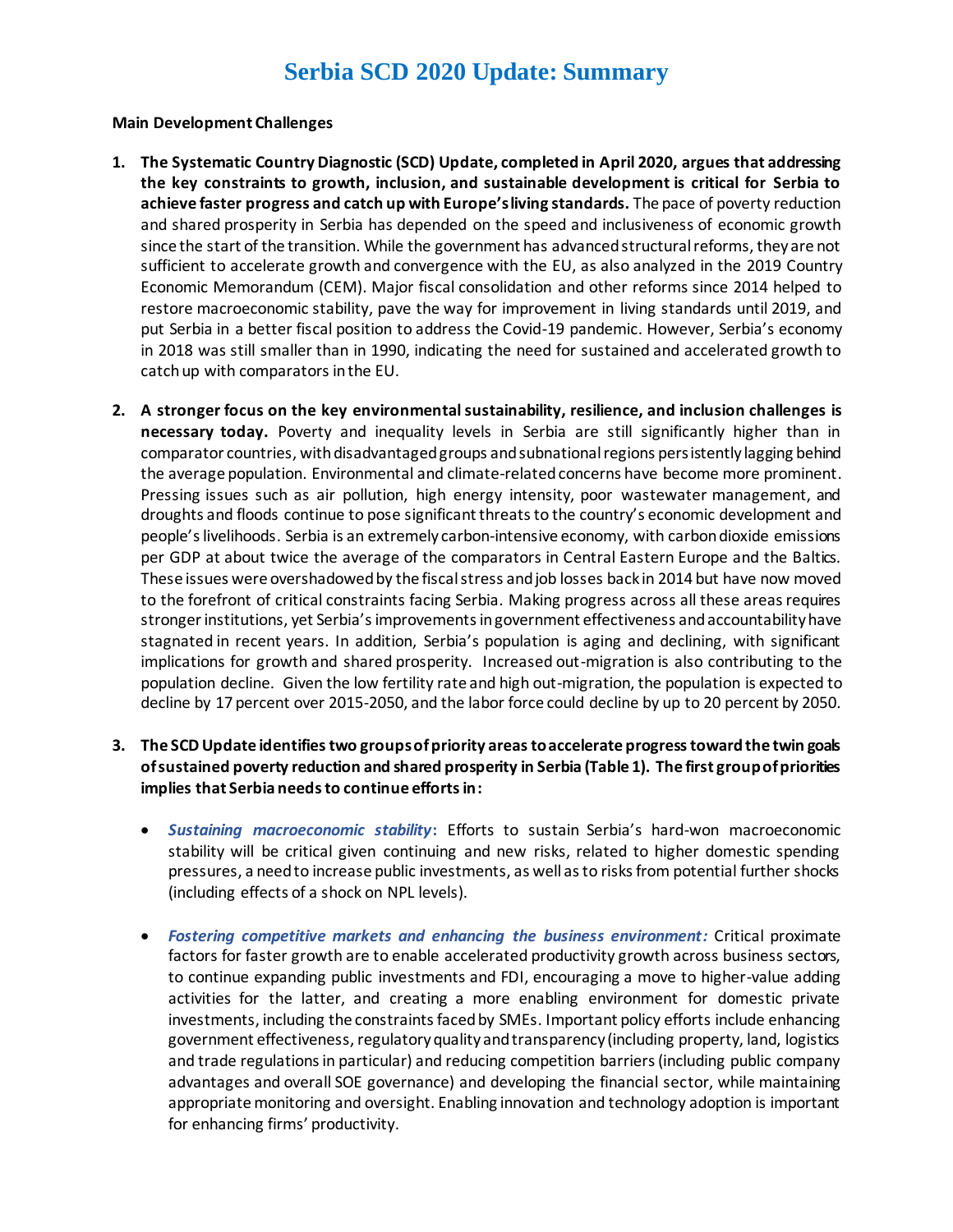# **Serbia SCD 2020 Update: Summary**

• *Strengthening government effectiveness, efficiency, and accountability.* This is critical to overall development, including stronger and sustained growth, inclusion, and environmental sustainability; and there are also important links to managing demographic change and EU accession. Improvement in recent years has been limited and uneven. Serbia needs to improve policy coherence, public investment management (PIM), public sector efficiency and further modernization, SOE governance and regulation; strengthen transparency, accountability, and rule of law; and improve sub-national institutions, enabling dynamic cities and well governed towns and communities. Digitalization can be a useful tool for enhancing government effectiveness, efficiency, and accountability.

#### **Table 1: Summary of SCD Update priority areas**

| Priority areas where continued efforts are needed                                                                                                                                          | Priority areas with increasing prominence                                                                                                                                                                                                                                                                                                                                                |
|--------------------------------------------------------------------------------------------------------------------------------------------------------------------------------------------|------------------------------------------------------------------------------------------------------------------------------------------------------------------------------------------------------------------------------------------------------------------------------------------------------------------------------------------------------------------------------------------|
| Sustaining macroeconomic stability<br>Fostering competitive markets and enhancing<br>the business environment<br>Strengthening government effectiveness,<br>efficiency, and accountability | Building relevant skills and providing equitable<br>opportunities for acquiring human capital<br>Reducing labor market barriers and work<br>disincentives<br>Addressing the challenges of rural areas and lagging<br>regions<br>Addressing immediate environmental challengesto<br>protect quality of life<br>Strengthening climate resilience and supporting a<br>low-carbon transition |

- **4. The second group of priorities places increasing prominence on promoting inclusion, environmental sustainability, and resilience through:**
	- *Building relevant skills and providing equitable opportunities for acquiring human capital***:** Building relevant skills will contribute to higher growth and better jobs. Serbia needs to address long-standing constraints in education and training and weak efficiency and resilience in health service delivery. More equitable access to quality education and healthcare remains critical for closing gaps (including for the Roma). Increasing the coverage of financial social assistance will also help protect basic livelihoods and investment in human capital among the poor and vulnerable.
	- *Reducing labor market barriers and work disincentives:* More than 45 percent of people aged 15 and above in Serbia are not working or searching for a job. Reducing the high labor tax and contribution burden (particularly for low-wage, low-skill workers and those with dependents), strengthening the effectiveness of job matching, and improving activation remain important to lower disincentives and barriers to work, including for disadvantaged groups and promoting women's access to economic opportunities. The demographic challenges underscore the critical need to use all of Serbia's available workers effectively.
	- *Addressing the challenges of rural areas and lagging regions*: Enhancing agricultural productivity and non-farm activities and addressing specific challenges of Serbia's lagging regions remain important for poverty reduction and inclusion. Improving local transport connectivity would help